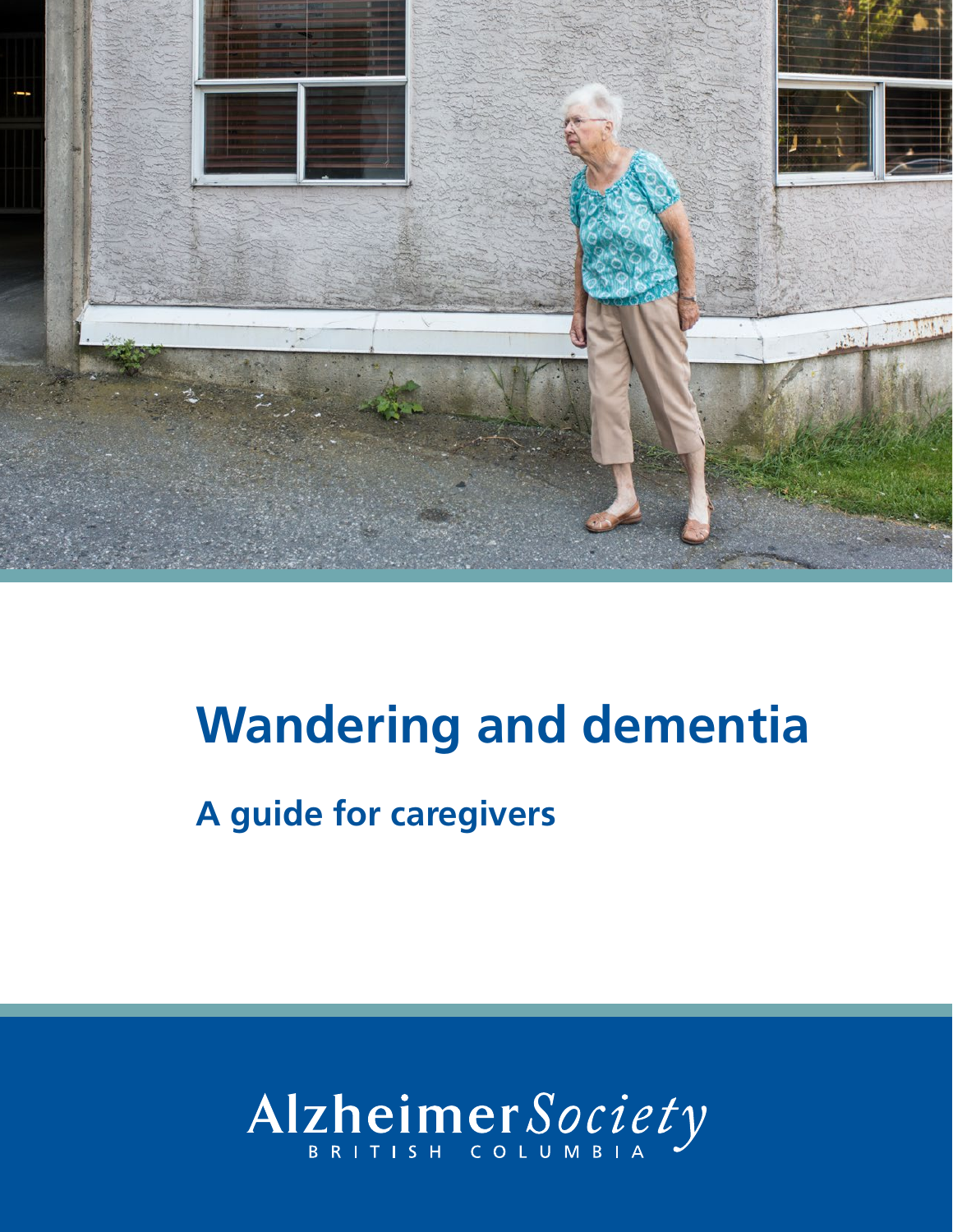## **Contents**

| <b>Understanding wandering</b>        | 3  |
|---------------------------------------|----|
| <b>Reducing the risk of wandering</b> | 5  |
| <b>Becoming prepared</b>              | 8  |
| <b>Identification kit</b>             | 9  |
| If an incident occurs                 | 11 |
| Reuniting                             | 13 |
| <b>Locating devices</b>               | 14 |
| <b>Ethical considerations</b>         | 15 |
| Deciding on a device                  | 16 |
| <b>Resources page</b>                 | 19 |
| Acknowledgments                       | 19 |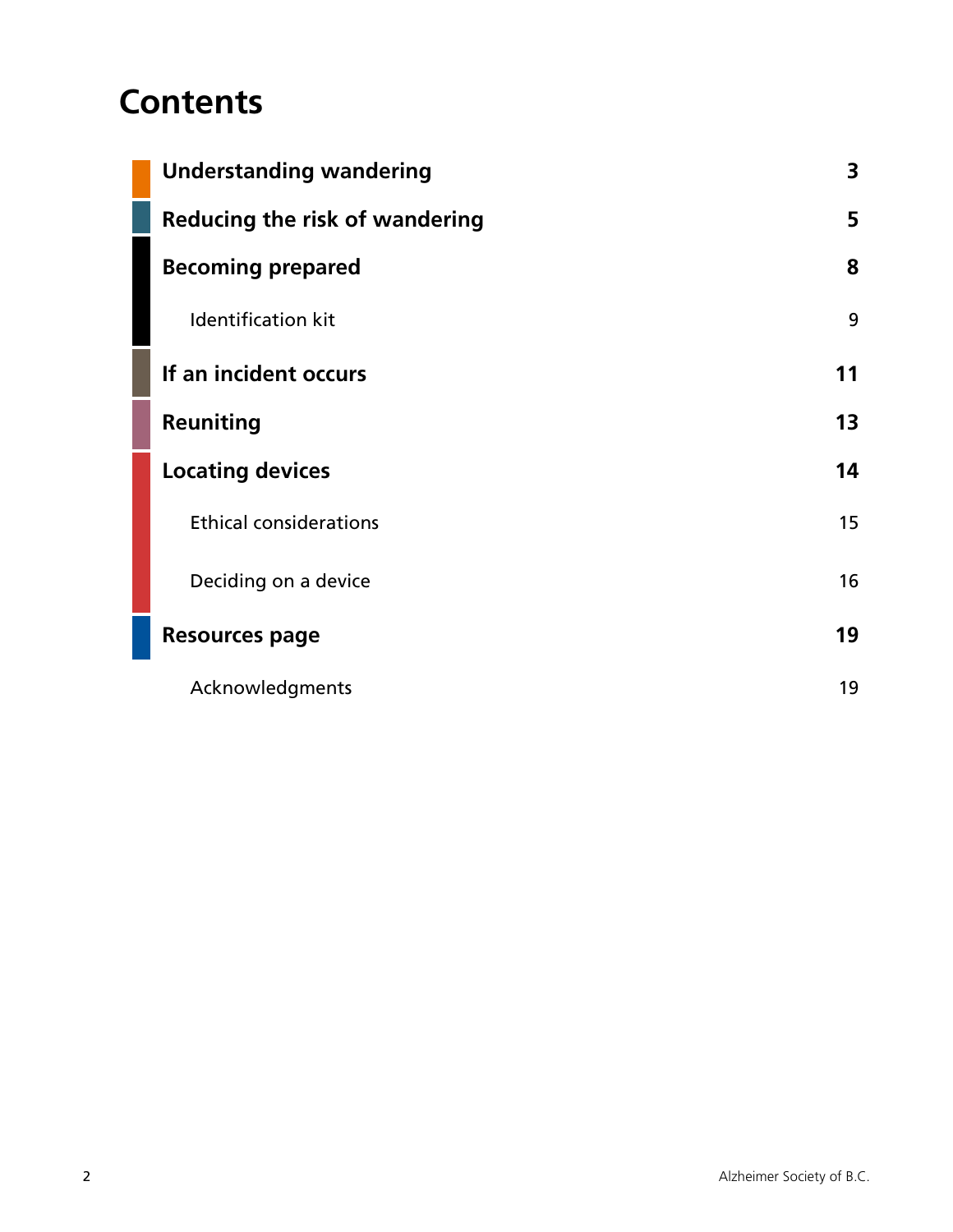## <span id="page-2-0"></span>**Understanding wandering**

### **Wandering**

Wandering refers to a variety of behaviours that may result in a person living with dementia becoming lost. Wandering is a direct result of physical changes in the brain and:

- Is a common behaviour associated with dementia.
- May occur at any time of the day or night.
- May lead the person with dementia outdoors, which can expose them to dangers such as traffic or dangerous weather conditions.
- May occur on foot, by car or public transportation.



### **Reasons for wandering**

Figuring out why a person living with dementia wanders can be difficult. While every person living with dementia is unique, there are some common reasons to why they may wander:

- The person may be too hot or too cold in their current location.
- The person may be agitated due to medication side-effects, too much noise, or other forms of overstimulation.
- They may be in discomfort. For example, the person may be hungry, in pain, or in need of the toilet.
- The person may believe they need to leave the house in order to go to work, or take care of their children.
- They may not recognize their own home and may want to go somewhere that is more familiar.
- The person may be continuing a long-standing habit. For example, perhaps the person has always enjoyed long walks.
- New environments may increase disorientation. Moving to a new neighbourhood or a new home may increase someone's wandering risk.
- They may be experiencing delusions and hallucinations due to their illness or medication side-effects.
- They may be seeking relief from boredom.
- They may not have enough of an outlet for their energy.
- Restlessness or changing sleep patterns can lead to confusion between night and day.

**Wandering can often occur at night.**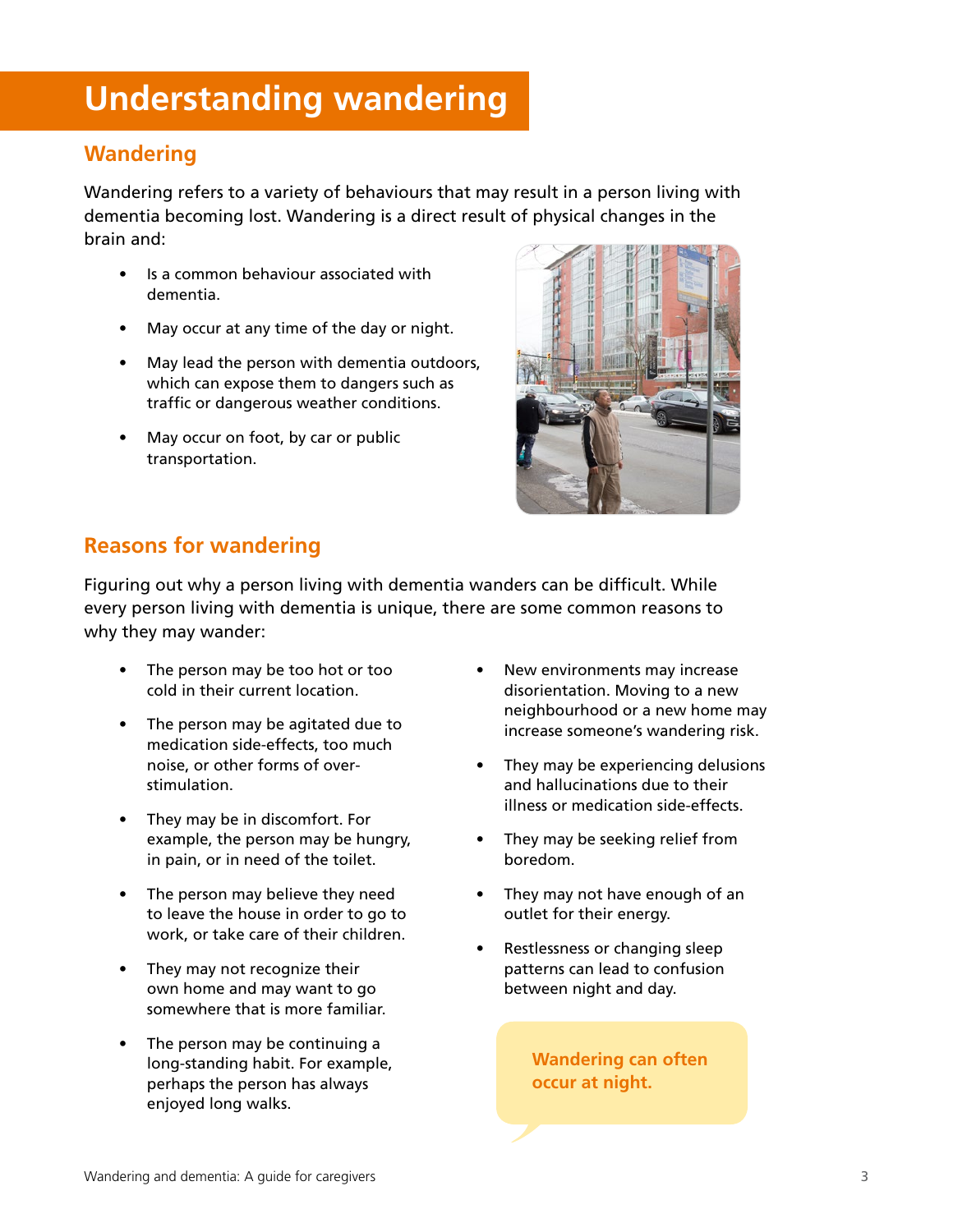The factors that may be contributing to the wandering behaviour of the person I am caring for are:

### **Safety**

The balance between risk and safety is delicate. While the act of wandering in itself is not a dangerous activity, it can become dangerous when the person living with dementia becomes disoriented or lost, or when the physical environment poses risks to their physical well-being. Busy streets with poorly marked crosswalks may increase the risk of a person becoming injured, for example.

Like all people, people living with dementia should have the opportunity to move about as freely as possible, but changes in the brain may mean that they aren't able to exercise the judgment and reasoning to do it safely.

**The Alzheimer Society of B.C. can assist people living with dementia and their families to explore practical strategies to minimize the risk of wandering and to be prepared if wandering does occur. For more information, call the First Link® Dementia Helpline at 1-800-936-6033 or contact your local Alzheimer Resource Centre.**

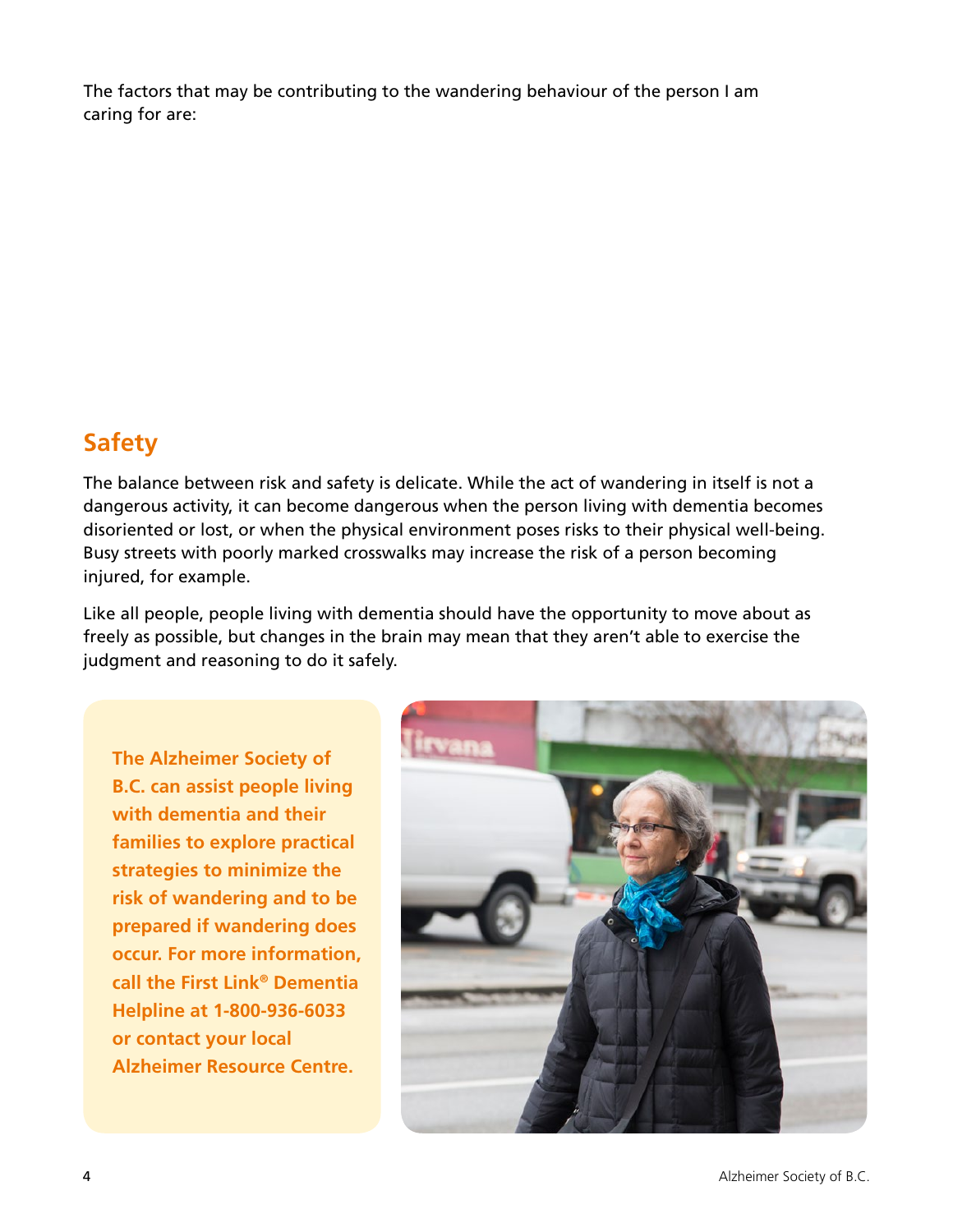## <span id="page-4-0"></span>**Reducing the risk of wandering**

No one thing is going to prevent a person living with dementia from wandering. **Multiple strategies are recommended** to reduce the risk. The following are five key areas to consider.

#### **1) Examine the immediate environment**

#### **Enable safe wandering**

Like walking and other types of physical movement, wandering can often be a coping mechanism for people living with dementia. If the person is able to walk freely, in a safe and secure environment, the person can enjoy a healthy outlet for feelings of anxiety or restlessness.

- Consider using a technological device, like a bell that signals when a door is opened or sound-sensitive monitors to help keep track of where a person is in the home.
- Walking with a caregiver or a friend, or spending time outside in a secure area, may be a safe option for a person who tends to wander.

#### **Provide visual cues**

- Familiar objects, furniture and pictures can provide comfort and belonging.
- Leaving a light on in the hallway or placing an illuminated clock by the bed may help reduce disorientation at night.
- Labels on doors may help the person find their way around the home.



#### **Reduce triggers**

Many people living with dementia talk about "triggers" – something that can cause agitation, increased stress or more difficulty thinking. Understanding the person's triggers for wandering and how to manage them may help reduce wandering behaviour.

- Keep objects associated with the outdoors (car keys, jackets, shoes) out of the person's view.
- If possible, place door locks above eye level or where the person can't see them.
- Try disguising doors by decorating or covering them so they don't look like doors.
- Anticipate the times the person may wander or has wandered before, like approaching nightfall (often associated with sundowning).

**Sundowning is when someone becomes confused, anxious, agitated or restless later in the day. It is a common symptom of Alzheimer's disease and other dementias.**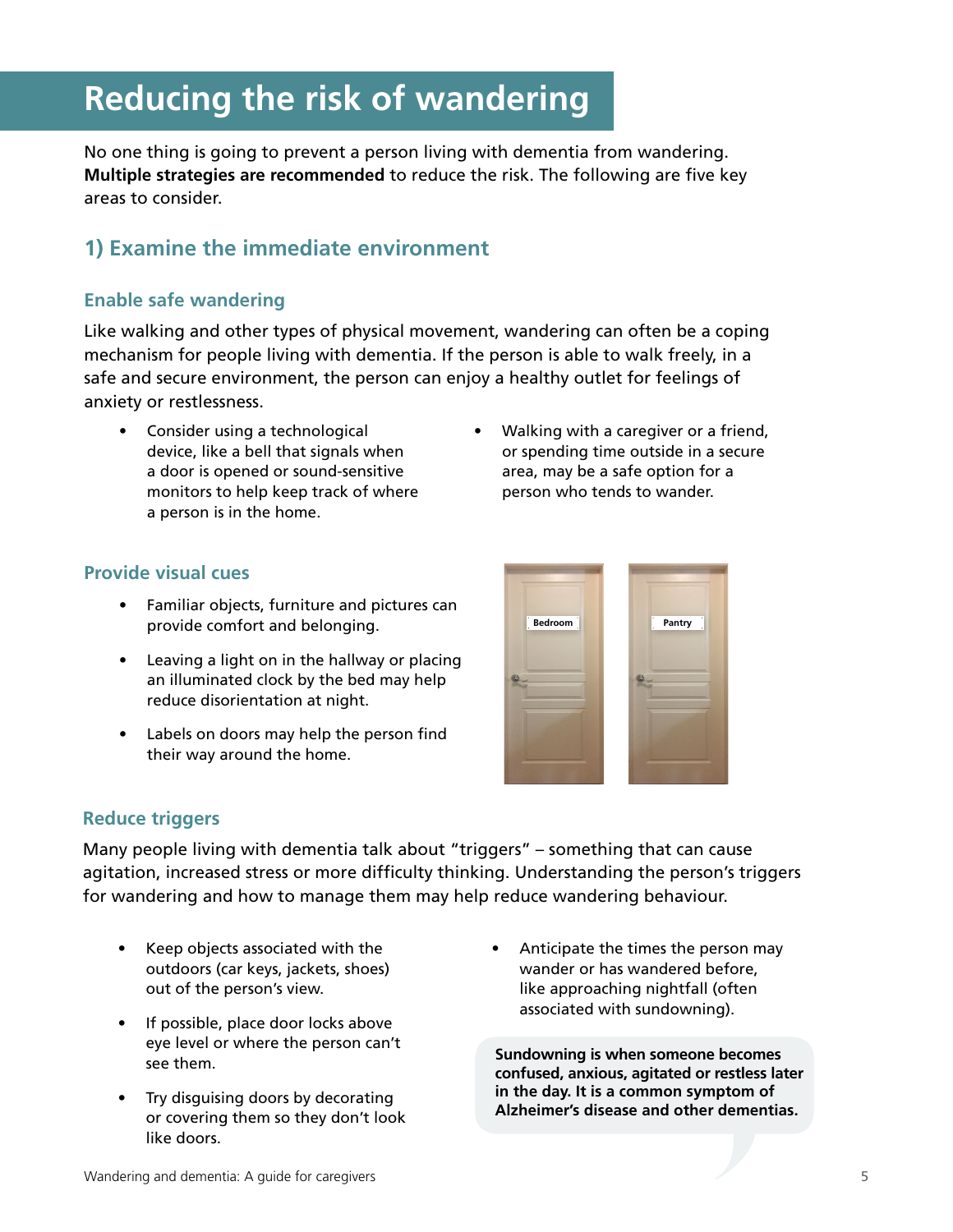### **2) Exercise**

Exercise can help the person use up extra energy and may improve the person's sleep patterns.

- Consider involving the person in a regular exercise program.
- Accompany the person on walks to provide stimulation. Go to a local shopping mall when the weather turns cold.

**The person's abilities, health and interests should be taken into consideration when choosing activities. If you have questions about your situation, speak to your doctor or health-care provider.**



### **3) Develop meaningful activities**

Everyone enjoys participating in meaningful activities where they can feel successful.

- Engage the person in an activity they might enjoy, like a cup of tea, a conversation or looking through a picture album.
- Involve the person in day-to-day household activities (peeling potatoes, setting the table, folding laundry, reorganizing a toolbox). Consider the person's past interests or skills when presenting activities.
- Try not to become upset or frustrated if these tasks are not done "right." The important thing is that the person living with dementia feels included and important.
- Try another activity if the person becomes bored or frustrated.
- Be flexible. Modify activities to adapt to the person's current abilities.

### **4) Keep records**

Keeping an ongoing journal or record can help provide insight into reasons for the person's wandering behaviour. Understanding the person's wandering patterns and triggers can help you put strategies in place. Useful things to record include:

- Was the wandering dangerous?
- Why do you think the wandering occurred?
- How long did the behaviour last?
- What seemed to help the person relax or settle down?



**All about me** is a record-keeping tool which can be used to get to know the person living with dementia better.

Available online at<www.alzheimerbc.org>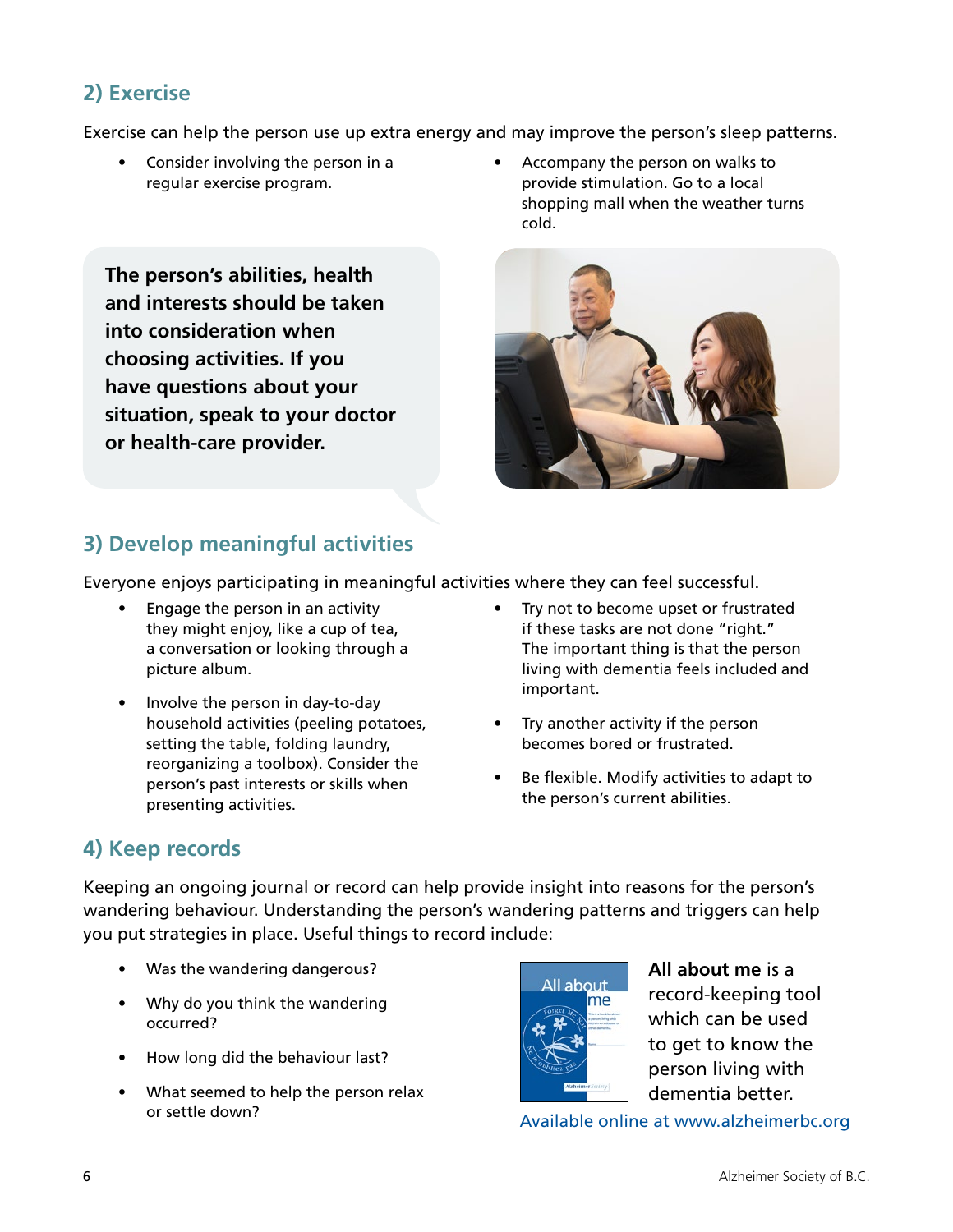### **5) Establish community connections**

- If you haven't already, get in touch with your local Alzheimer Resource Centre for information, education and support or call the First Link® Dementia Helpline at 1-800-936-6033.
- Connect with your local community centre for socialization and support.
- Let others in your community know that the person living with dementia has a potential to wander. Ask friends, neighbours and local businesses to stay alert and call you if they think the person is disoriented. If it is possible, get the person with dementia's permission to do this first.

My strategies for reducing the person's risk of wandering are:

#### **Wandering in residential care**

**If the person living with dementia is moving to or currently lives in residential care, you may want to consider the following:**

- What is the facility's procedure when a wandering incident occurs?
- Does the facility have strategies to reduce the risk of wandering?
- Have you talked about reducing the risk of wandering as part of the person's care plan?

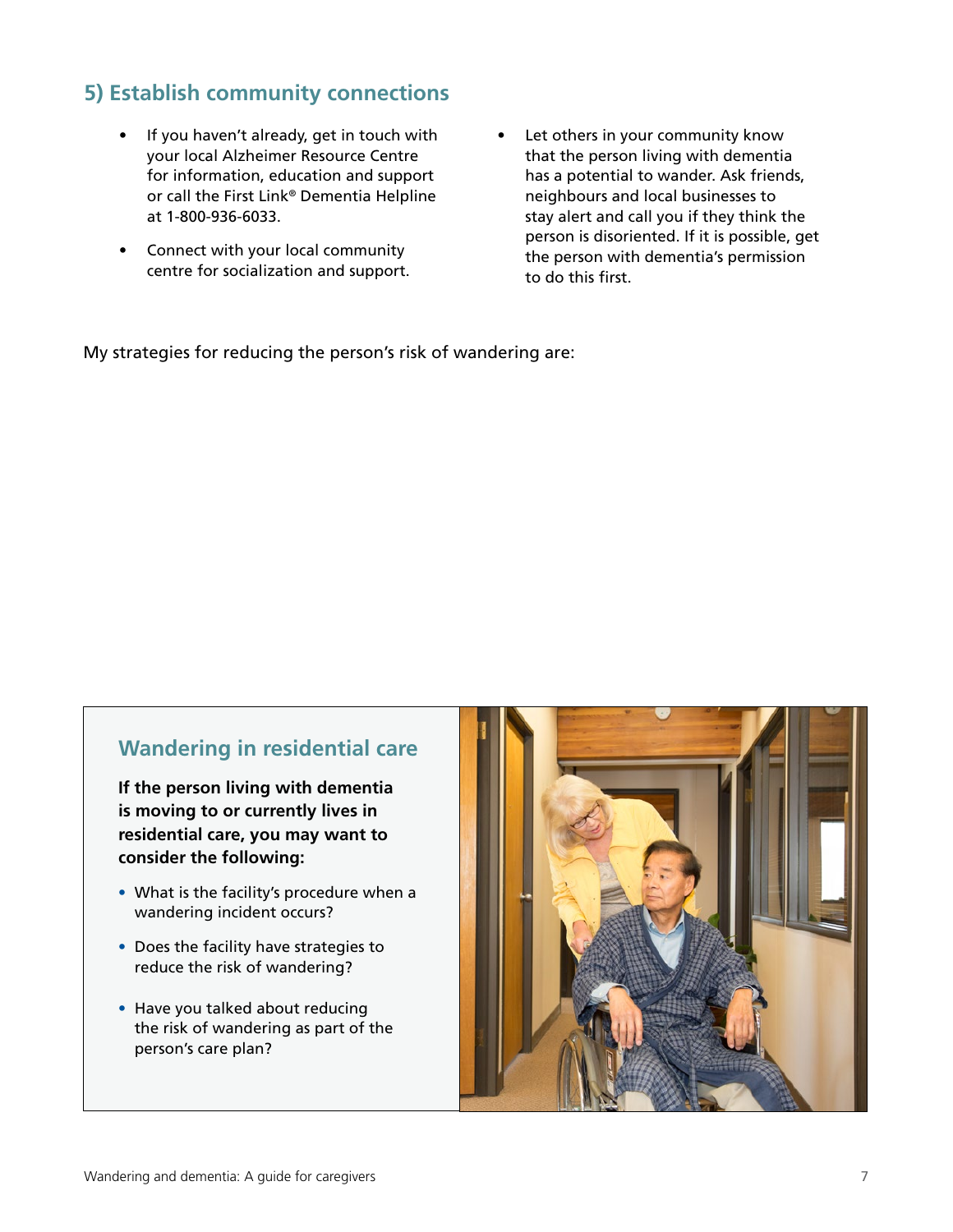## <span id="page-7-0"></span>**Becoming prepared**

#### Fill out an identification kit now

An identification kit can help organize vital information about the person you are caring for. If the person goes missing, you will have valuable information on hand to assist police.

- Fill out and print the identification kit on page 9-10.
- Keep the kit in a central location, for example, the refrigerator door, and make copies for other people that the person living with dementia may spend time with.
- Identification options

#### **MedicAlert® Safely Home® – a 24/7 identification service**

- A nationwide partnership emergency hotline service from MedicAlert Foundation Canada and the Alzheimer Society of Canada.
- The ID bracelet bears the authentic MedicAlert symbol recognized by emergency responders and is engraved with the wearer's critical medical information and the Emergency Hotline number.
- MedicAlert's 24/7 Emergency Hotline relays key medical information to emergency responders within an average of five seconds. Information includes health records, caregiver information, up-to-date photo and possible locations.
- When called, the Emergency Hotline specialists immediately notify caregivers or family to let them know the situation and location of the member.

#### **Customized identification**

- Create a personal identification card which can be placed in a wallet or pocket.
- Consider writing or sewing identification labels into clothes.
- Generic bracelets can be purchased from some drug or jewelry stores and engraved by a jeweler.
- Engrave an existing piece of jewelry such as a watch or pendant.
- Regularly check to ensure the information is current. For example, update the photo if the person's appearance changes.
- Keep two copies, one to give to police in an emergency, and one for yourself.



- The enrollment price of \$60 includes the cost of MedicAlert membership for one year and a complimentary stainless steel MedicAlert ID bracelet.
- Financial assistance is available through the Membership Assistance Program.
- To learn more or to register call 1-855-581-3794 or visit [www.medicalert.ca/safelyhome](http://www.medicalert.ca/safelyhome).
- Privacy and safety should be considered when deciding what information should be included on customized identification.
- A limitation of generic ID jewelry is that they are not connected with an emergency hotline service and may not be recognized by first responders (police, paramedics and fire rescue).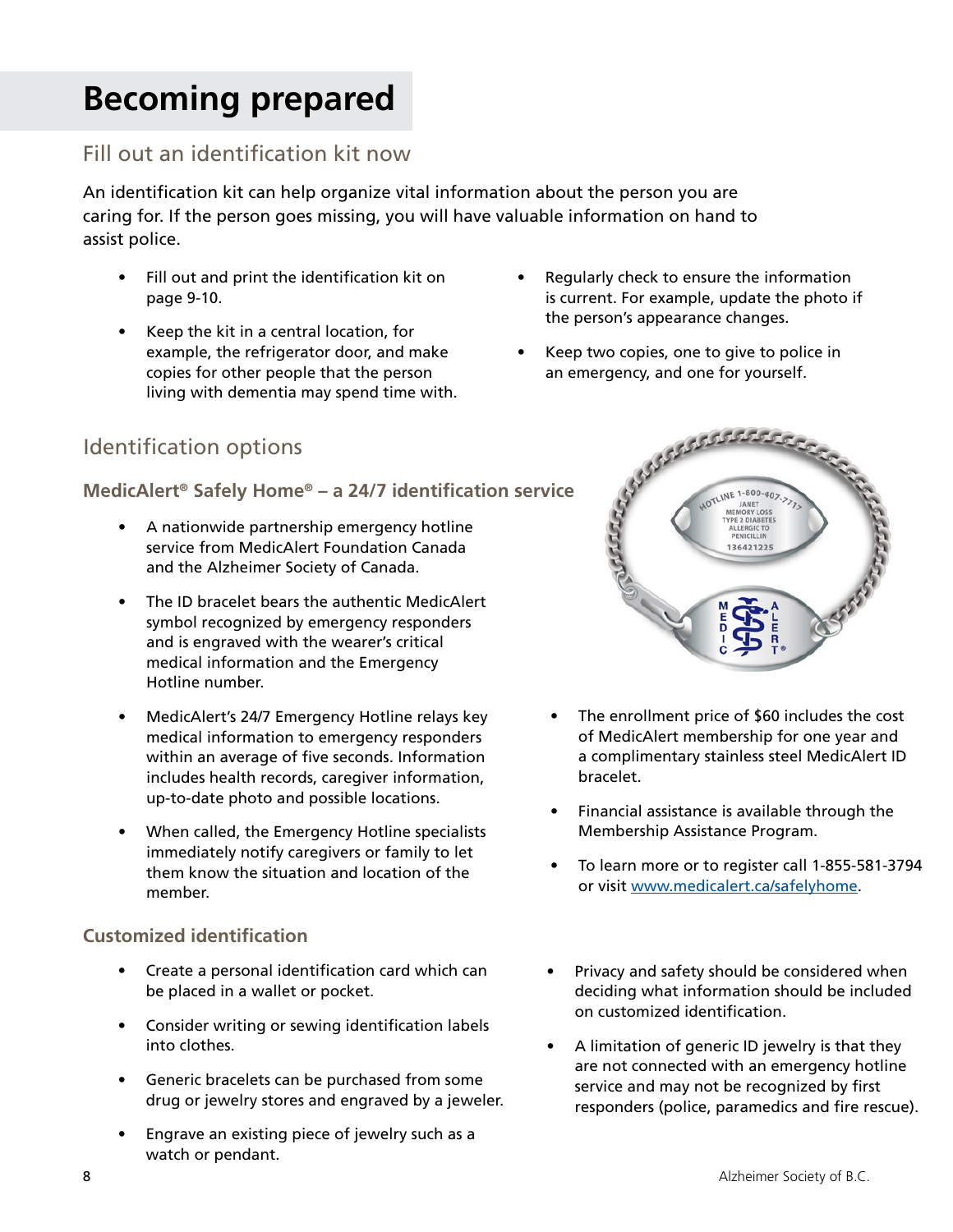## <span id="page-8-0"></span>Identification kit

| About the person living with dementia                                                                                                        | <b>Recent photo</b>                                                                                                                                            |
|----------------------------------------------------------------------------------------------------------------------------------------------|----------------------------------------------------------------------------------------------------------------------------------------------------------------|
| First name:<br>Last name:<br>Nickname:<br>Date of birth:<br>Gender:<br>Language(s) spoken:<br>Cell phone:<br>Home address:                   | Place a recent, good quality<br>photograph clearly showing the<br>person's head and shoulders<br>here. Replace the photo with an<br>updated version as needed. |
| <b>Wandering history</b><br>Has the person wandered before? $\bigcirc$ Yes $\bigcirc$ No<br>What are the person's favourite places to visit? | <b>Emergency contact person</b><br>Name:<br>Relation to person living with dementia:                                                                           |
| Where did the person used to work?                                                                                                           | Home phone:<br>Cell phone:<br>Work phone:<br>Home address:                                                                                                     |
| What transit routes has the person taken in the<br>past?                                                                                     |                                                                                                                                                                |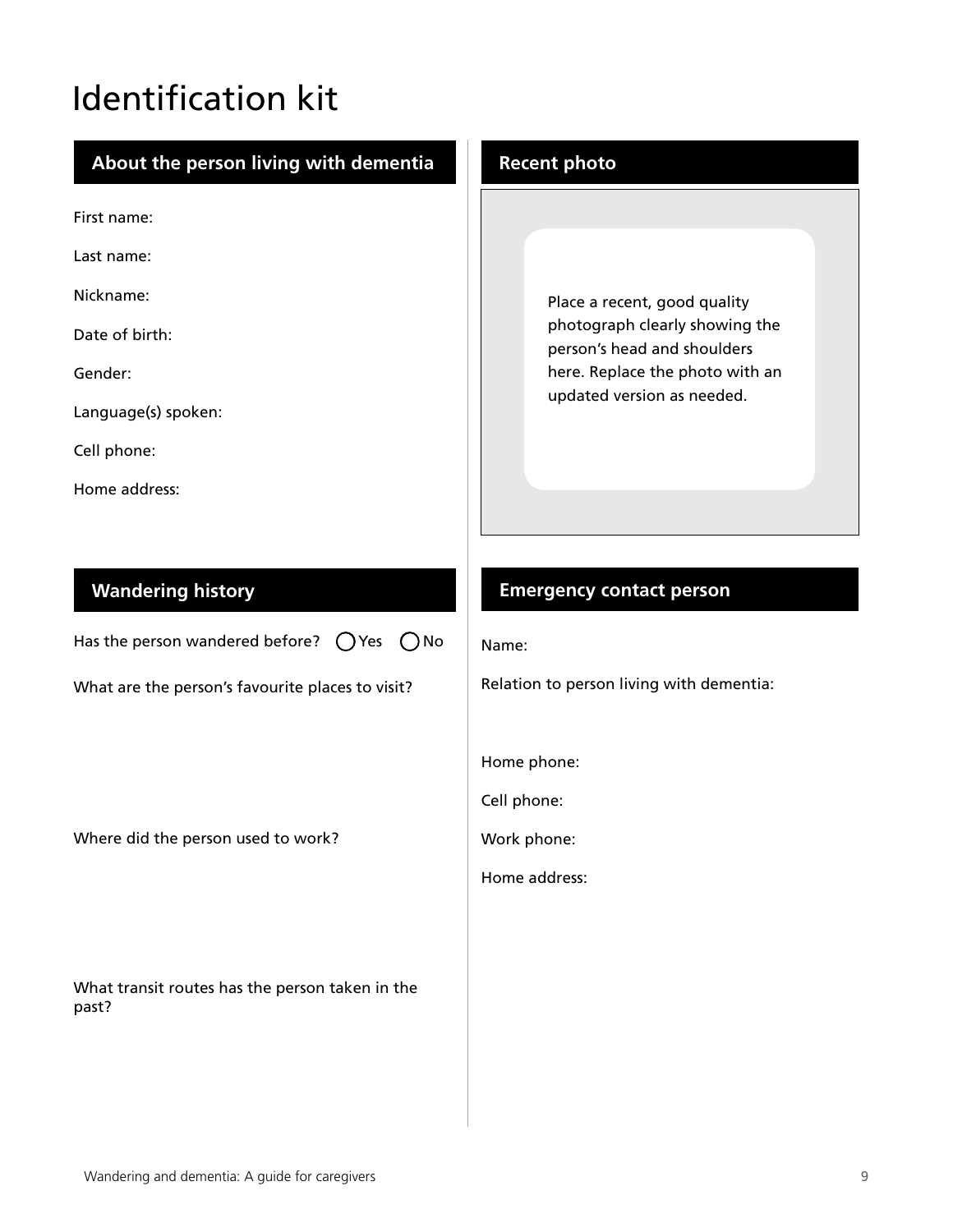### **Physical description**

| Height:                                                          | feet                        | inches                                | Medical condition(s):                                                                                                                                                    |
|------------------------------------------------------------------|-----------------------------|---------------------------------------|--------------------------------------------------------------------------------------------------------------------------------------------------------------------------|
|                                                                  | metres                      | centimetres                           |                                                                                                                                                                          |
| Weight:                                                          | Ibs or                      | kgs                                   | Allergies:                                                                                                                                                               |
| Eye colour:                                                      |                             |                                       | Current medication(s):                                                                                                                                                   |
| Hair colour:                                                     |                             |                                       |                                                                                                                                                                          |
| Hair style:                                                      |                             |                                       | Doctor's name:                                                                                                                                                           |
| Ethnicity:                                                       |                             |                                       | Doctor's phone number: (<br>$\mathcal{E}$                                                                                                                                |
| Complexion:                                                      |                             |                                       |                                                                                                                                                                          |
|                                                                  | <b>Identifying features</b> |                                       | <b>Personal identification &amp; locating devices</b>                                                                                                                    |
| Check all that apply:                                            |                             |                                       | Is the person registered with<br>No<br>Yes<br>MedicAlert <sup>®</sup> Safely Home®?                                                                                      |
| Hearing aid(s):<br>Left                                          | Right                       | Visual aid(s):<br>Glasses<br>Contacts | Is the person wearing a MedicAlert <sup>®</sup> bracelet or<br>another form of identification? Describe what it<br>looks like. Is it a bracelet or necklace? What colour |
| Dentures:<br>Upper                                               | Lower                       | Walking aid:<br>Walker<br>Cane        | is it?                                                                                                                                                                   |
| Wheelchair                                                       |                             |                                       |                                                                                                                                                                          |
| Other (scars, birthmarks, tattoos).<br>Location and description: |                             |                                       | Does the person have a locating device? Note the<br>type and model and describe what it looks like.                                                                      |
|                                                                  |                             |                                       | For people with access to a vehicle                                                                                                                                      |
|                                                                  |                             |                                       | License plate number:                                                                                                                                                    |
|                                                                  |                             |                                       | Vehicle colour:                                                                                                                                                          |
|                                                                  |                             |                                       | Vehicle brand and model:                                                                                                                                                 |
|                                                                  |                             |                                       |                                                                                                                                                                          |

**Medical information**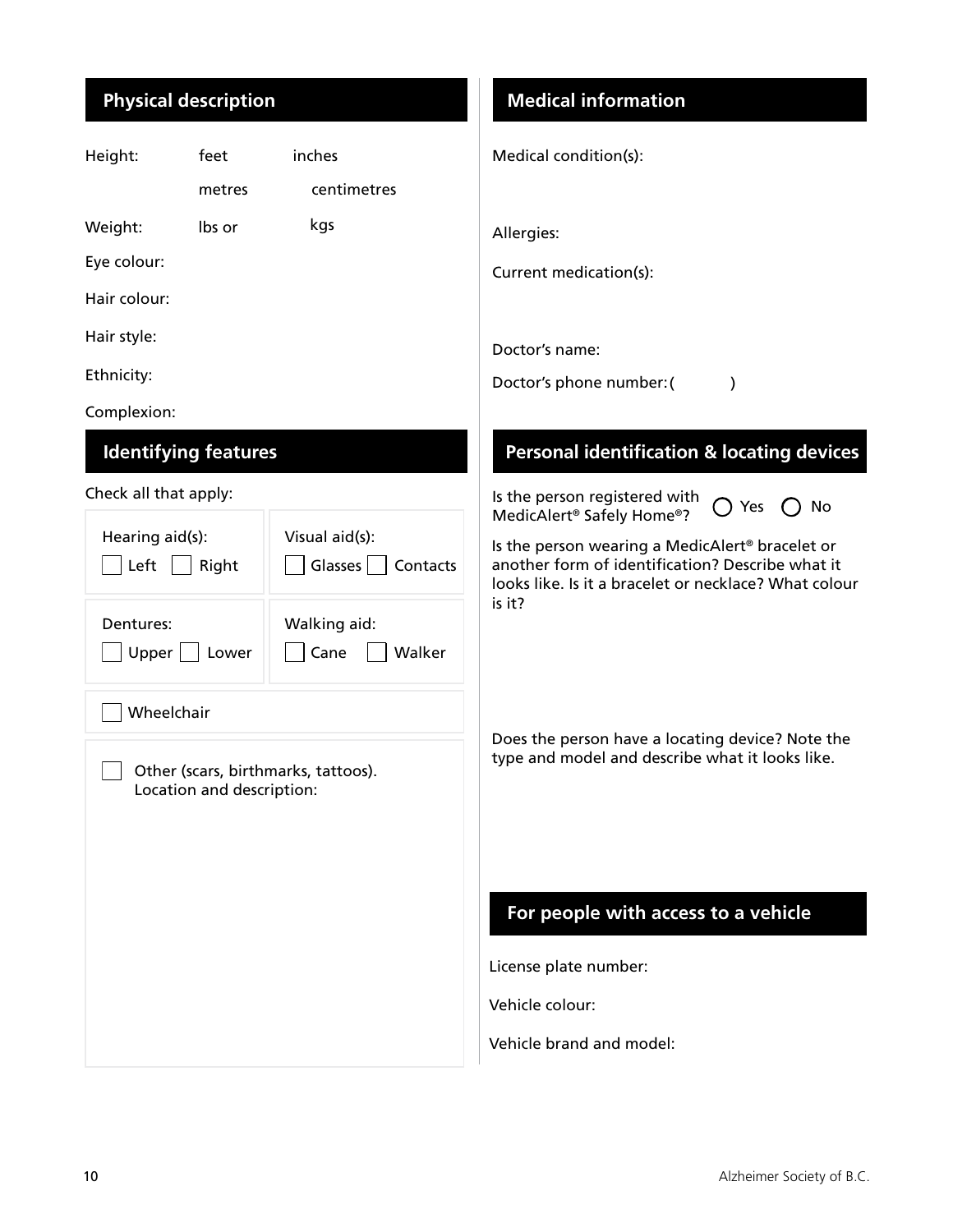## <span id="page-10-0"></span>**If an incident occurs**

It's not easy to remain calm and think clearly when a person living with dementia is lost. Keep in mind that you are not alone and others are there to help. When a person living with dementia goes missing it is an **emergency** – the most important thing is to not delay your response. The following strategies may be helpful if the person living with dementia wanders away from home.

#### Step 1: Check common areas

- Try and get a sense of how long the person has been gone.
- Look inside the house, including the basement. Then check the surrounding outdoor area, including the front and back yards and any garages or sheds.
- If you live in an attached dwelling like an apartment building, check common areas and consider alerting the building manager.
- If you live in a rural or sparsely populated area, or it is late at night, do not search on your own. You may endanger yourself and complicate the search for police.
- Missing items may provide clues to the person's whereabouts. For example, missing grocery bags may mean the person is heading to the store or a missing transit pass may mean the person is taking public transit.

Places I'll check if the person I'm supporting goes missing:

| Phone: |
|--------|
| Phone: |
| Phone: |
| Phone: |

### Step 2: Contact the police

- Do not delay! Dial 9-1-1. Police consider this an emergency that requires immediate assistance.
- Immediately inform police the person is living with dementia and advise them if the person is registered with MedicAlert® Safely Home®.
- Share the information that is on the identification kit (page 9) with police.
- If the person may be in a vehicle, share vehicle information with police.
- If the person may be using public transit, share information about any transit routes they may have used in the past.
- If the person's credit cards are gone, inform police and consider notifying credit card companies. Tracking credit card use may help to locate the person.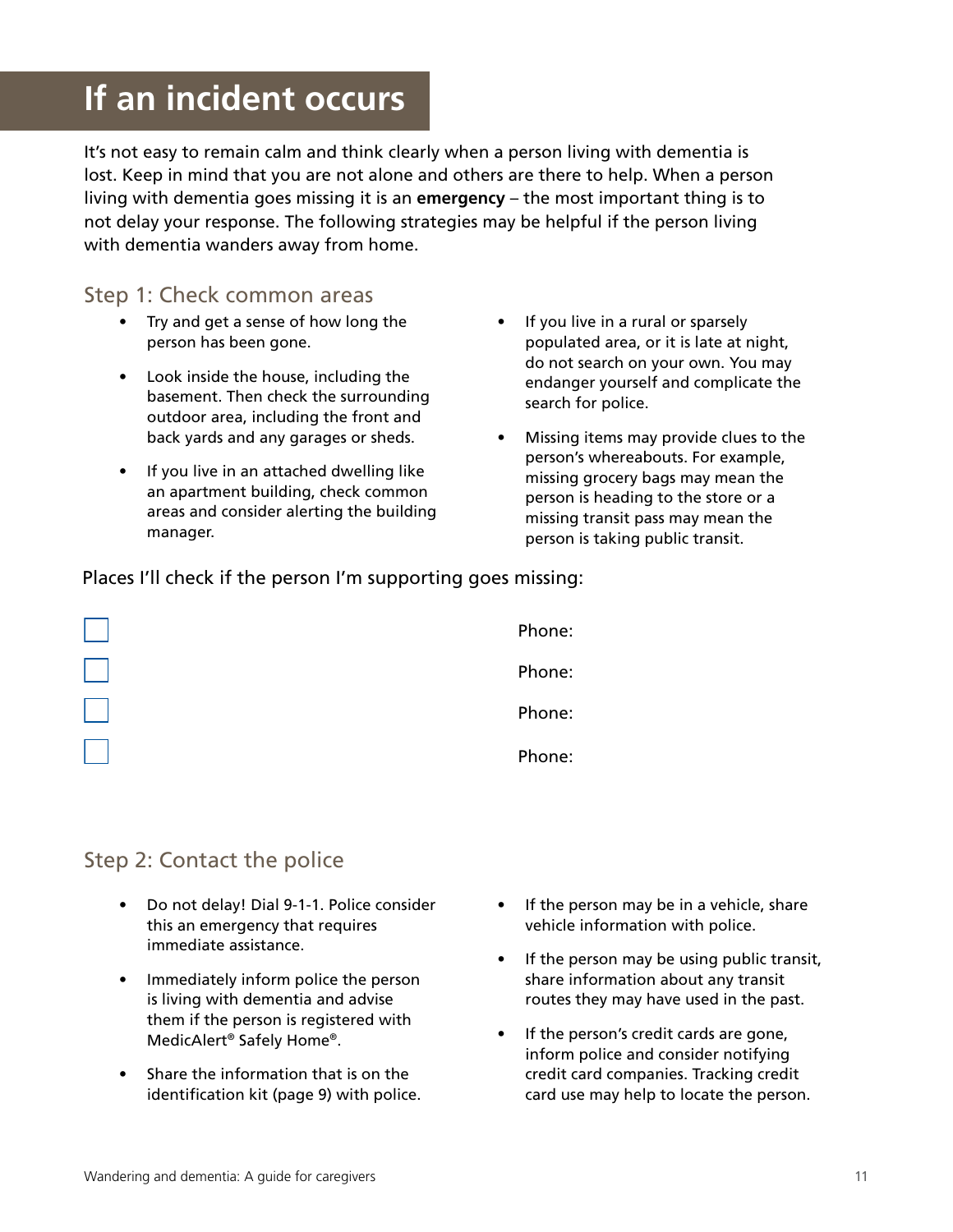### Step 3: Mobilize support

- Ensure that someone stays at home in case the person returns.
- Alert friends and neighbours that the person is missing.

People to call if the person I'm supporting wanders:



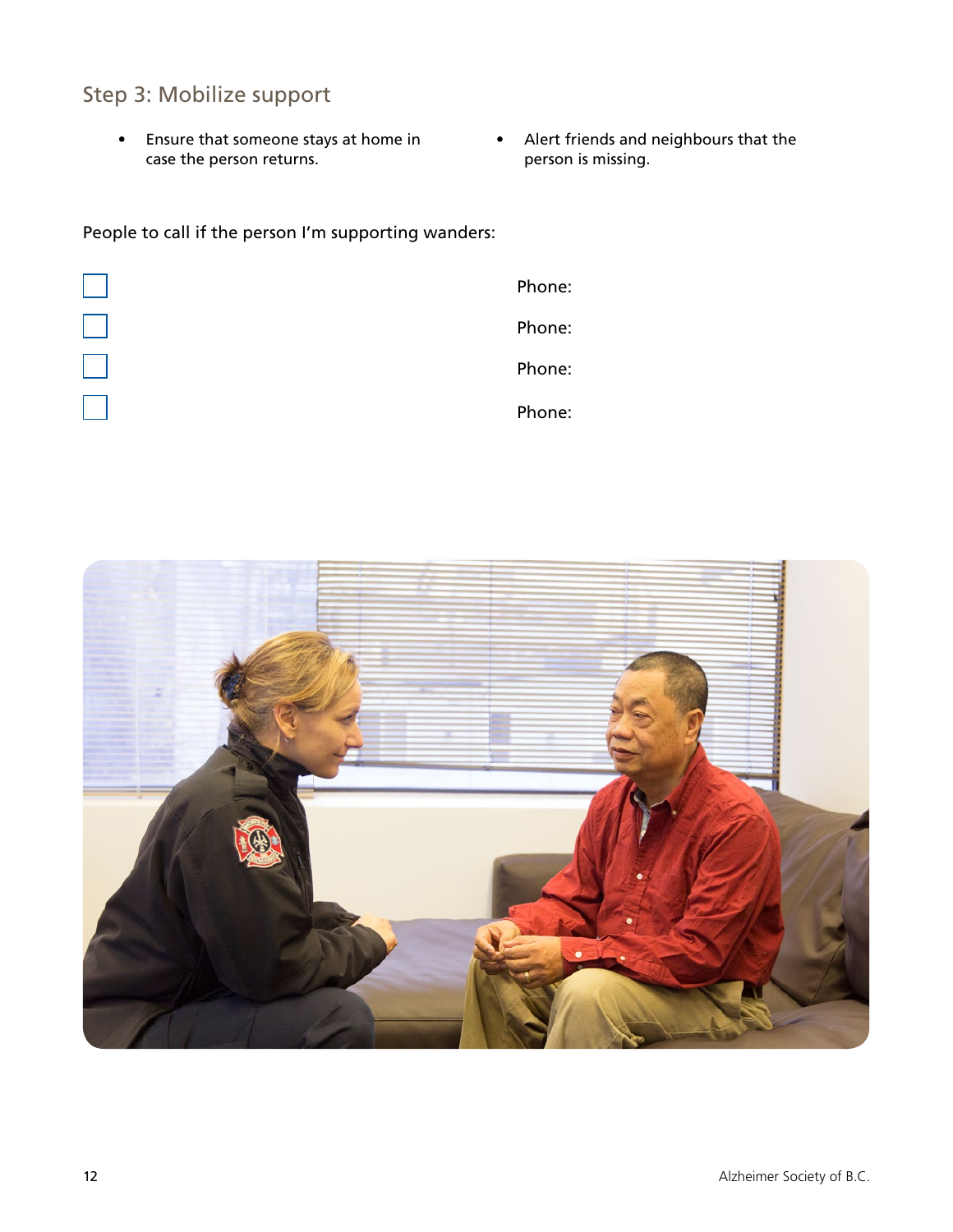## <span id="page-12-0"></span>**Reuniting**

A person who has been found might be anxious or confused. Below are some communication strategies to help calm the person and reduce their stress.

### 1. Approach calmly

• Approach in a casual manner, and approach from the front to make sure the person can see you coming.

#### 2. Provide reassurance

- Reassure the person about where they are and why.
- Talk about familiar things that may trigger a response to return home. For example, you might offer them a cup of tea or suggest that it is time to feed the dog.

### 3. Keep things in perspective

• It is natural to want to ensure that the person you are caring for doesn't go missing again. Come up with some strategies to reduce the risk of wandering and to prepare for a time where a wandering incidence might happen again.

### 4. Ask for help

- After an emergency situation, you may need to re-evaluate the living situation of the person living with dementia.
- The Alzheimer Society of B.C. is here to help. Call the First Link® Dementia Helpline at 1-800-936-6033 or connect with your local Alzheimer Resource Centre.
- If the person does not wish to return home immediately, walk a short distance with them while speaking calmly and normally.
- If they are determined to reach a particular location, consider taking them there or suggest that you will go there together a little bit later.
- Let them know that you have been worried about them, and will be happy to see them return home.
- Remember that neither you nor the person is to blame.

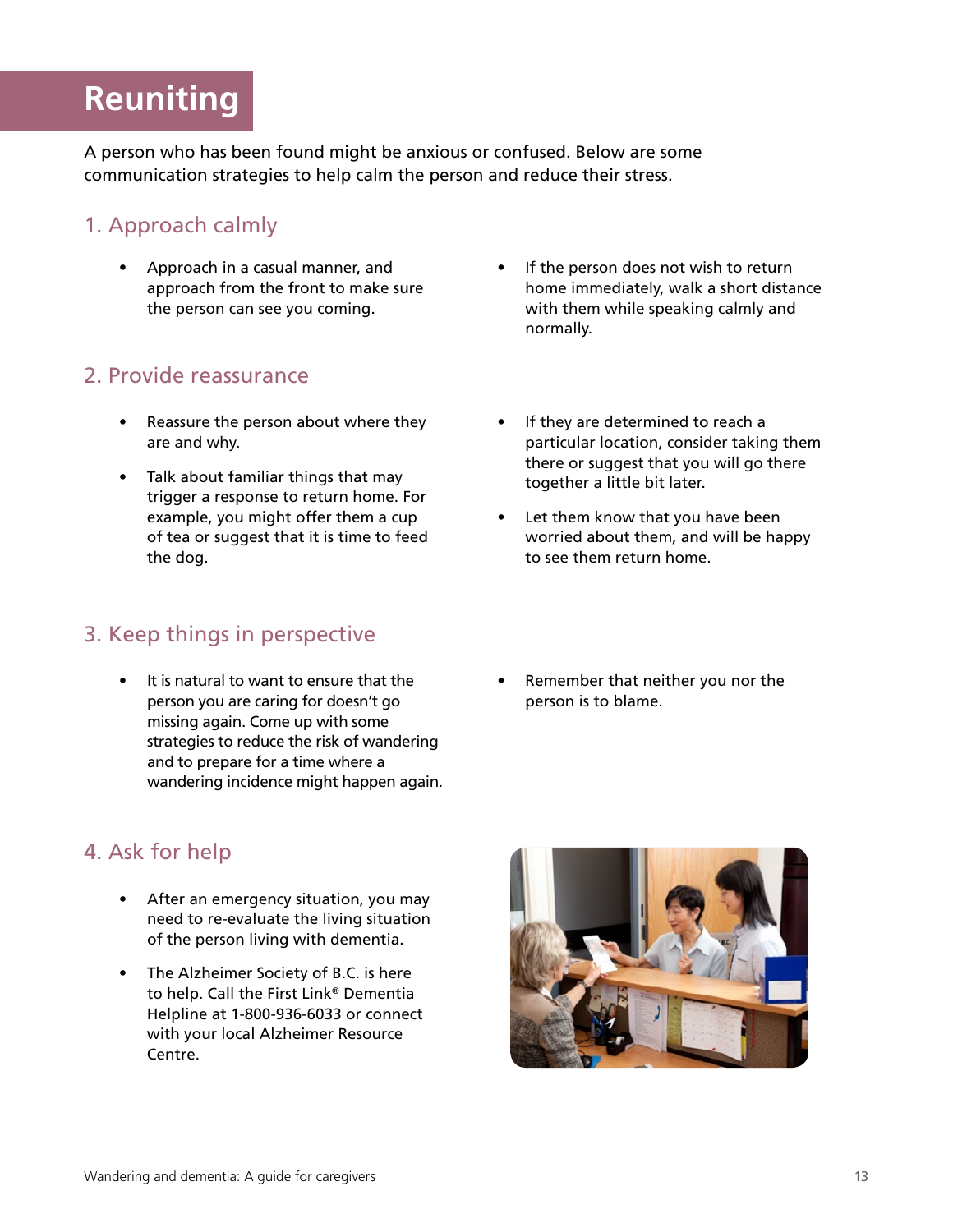## <span id="page-13-0"></span>**Locating devices**

Location devices are electronic tools that can be used to follow a person's movements or identify a person's location. No device or system can guarantee that a person living with dementia will not become lost or that they will be found if they do; however, they may represent one part of an overall strategy to keep the person you support safer.

The table below highlights a few of the different types of locating technologies you may see on the market.

| <b>Device type</b>                                                                     | <b>Applications</b>                                                                                                                                                                                                                                                                                                    | <b>General features</b>                                                                                                                                                                                                                                                                                                                                              | <b>Limitations</b>                                                                                                                                                                                                                                                                                            |
|----------------------------------------------------------------------------------------|------------------------------------------------------------------------------------------------------------------------------------------------------------------------------------------------------------------------------------------------------------------------------------------------------------------------|----------------------------------------------------------------------------------------------------------------------------------------------------------------------------------------------------------------------------------------------------------------------------------------------------------------------------------------------------------------------|---------------------------------------------------------------------------------------------------------------------------------------------------------------------------------------------------------------------------------------------------------------------------------------------------------------|
| <b>GPS</b><br>(Global<br>Positioning<br>System)                                        | • Built into some models<br>of cars.<br>• Some use internet<br>maps to allow tracking.<br>• Some allow user-<br>defined safe<br>boundaries (signal sent<br>if person goes outside<br>of the set boundaries).<br>• Assisted GPS (A-GPS)<br>uses an assistance<br>server (cellular tower)<br>to reduce locating<br>time. | • Uses radio signals<br>transmitted from<br>satellites to electronic<br>receivers to identify the<br>location of a person<br>wearing a transmitter<br>within a few metres.<br>• Relies on battery<br>power. But could use<br>AC power, computers,<br>internet connections,<br>standard telephone<br>service, cellular phone<br>service and call centre<br>operators. | • Intended for use<br>outdoors.<br>• Not able to pinpoint<br>exact location, if<br>satellite signal is<br>affected (for example,<br>under bridges, inside<br>buildings, underground<br>or underwater).<br>• Satellite signals may be<br>affected by electrical<br>interference, dense<br>bush, or high rises. |
| <b>Radio</b><br>frequency<br>(Radio<br>frequency<br>modulation<br>or homing<br>device) | • Wristband worn<br>by person.                                                                                                                                                                                                                                                                                         | • Determines location<br>using radio signals.<br>• Battery powered, lasts<br>about 45 days.<br>• Works indoors and in<br>wooded areas.<br>• Wearer has a unique<br>radio frequency signal.                                                                                                                                                                           | • Limited range<br>(usually less than<br>five kilometres).                                                                                                                                                                                                                                                    |
| <b>Cell phone</b>                                                                      | • Newer technologies<br>such as smartphones<br>and tablets.                                                                                                                                                                                                                                                            | By dialing 9-1-1, the<br>$\bullet$<br>lost person often<br>activates a locating<br>system.<br>• Cell phone allows<br>for two-way<br>communication with<br>the lost person<br>and caller.                                                                                                                                                                             | • Relies on person<br>carrying cell phone and<br>knowing how to use it.<br>• Depends on cellular<br>signal.<br>• GPS and locating<br>applications are only<br>available on newer<br>models of cell phones.                                                                                                    |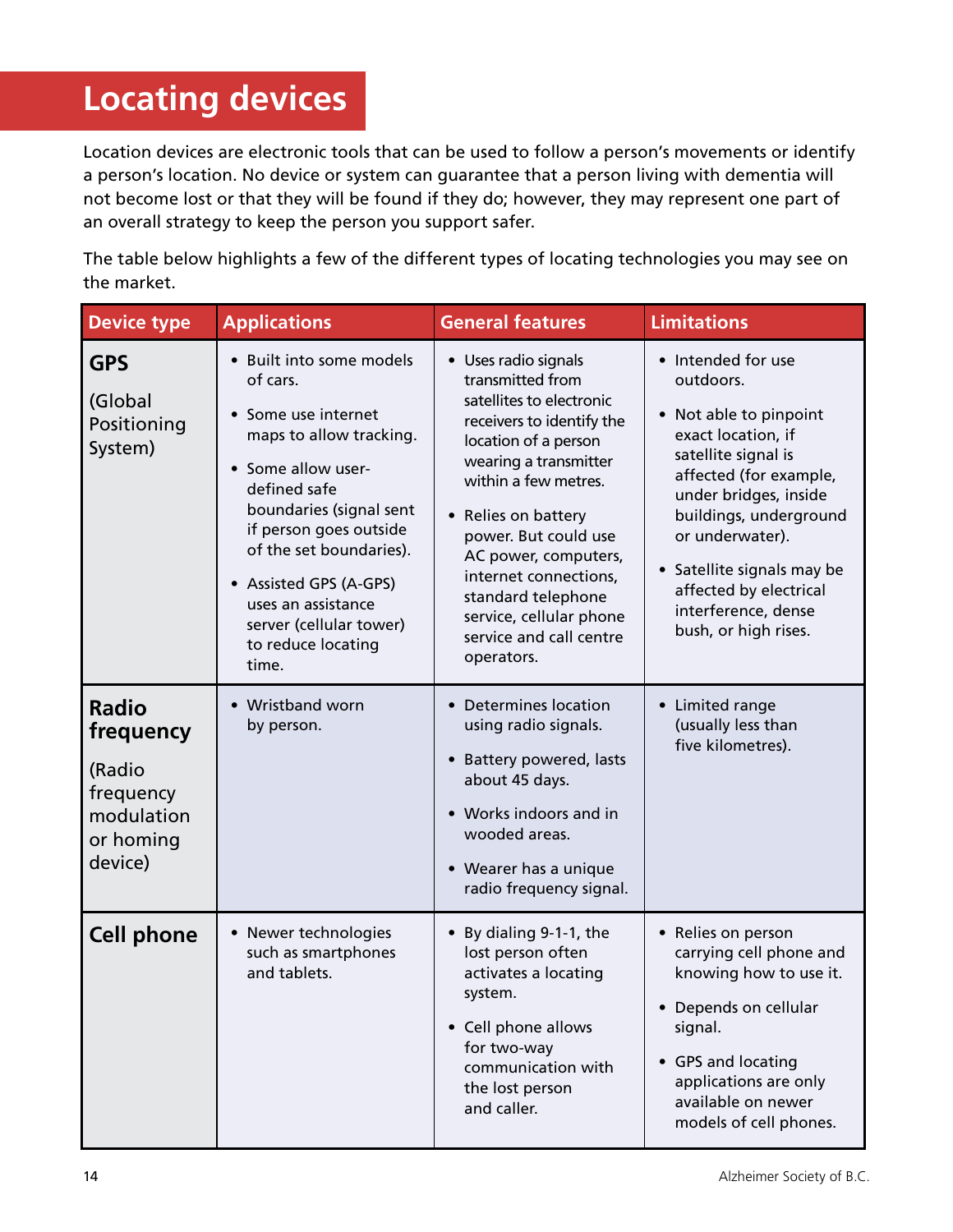## <span id="page-14-0"></span>Ethical considerations

If you are deciding whether or not to use a locating device, consider the benefits, drawbacks and safety needs. For example, some people may think a locating device increases personal freedom and safety, while others may feel it is an invasion of privacy.

Making decisions can be difficult. To help make the choice, consider having a discussion with the person living with dementia. Have the discussion as soon as possible after the diagnosis in order to plan effectively for the future. You can also receive support from your local Alzheimer Resource Centre or by calling the First Link® Dementia Helpline at 1-800-936-6033.

Before you decide whether the use of a locating device is right for the person you support, you may want to consider the following questions.

- What effect, if any, will there be on personal dignity? How important is this?
- During their life, what value has the person living with dementia placed on their freedom and independence versus their safety and security?
- How do these values influence the decision to use a locating device?
- Are there legal issues to consider if the person is no longer able to have input into the decision?
- When is a good time to start using a locating device?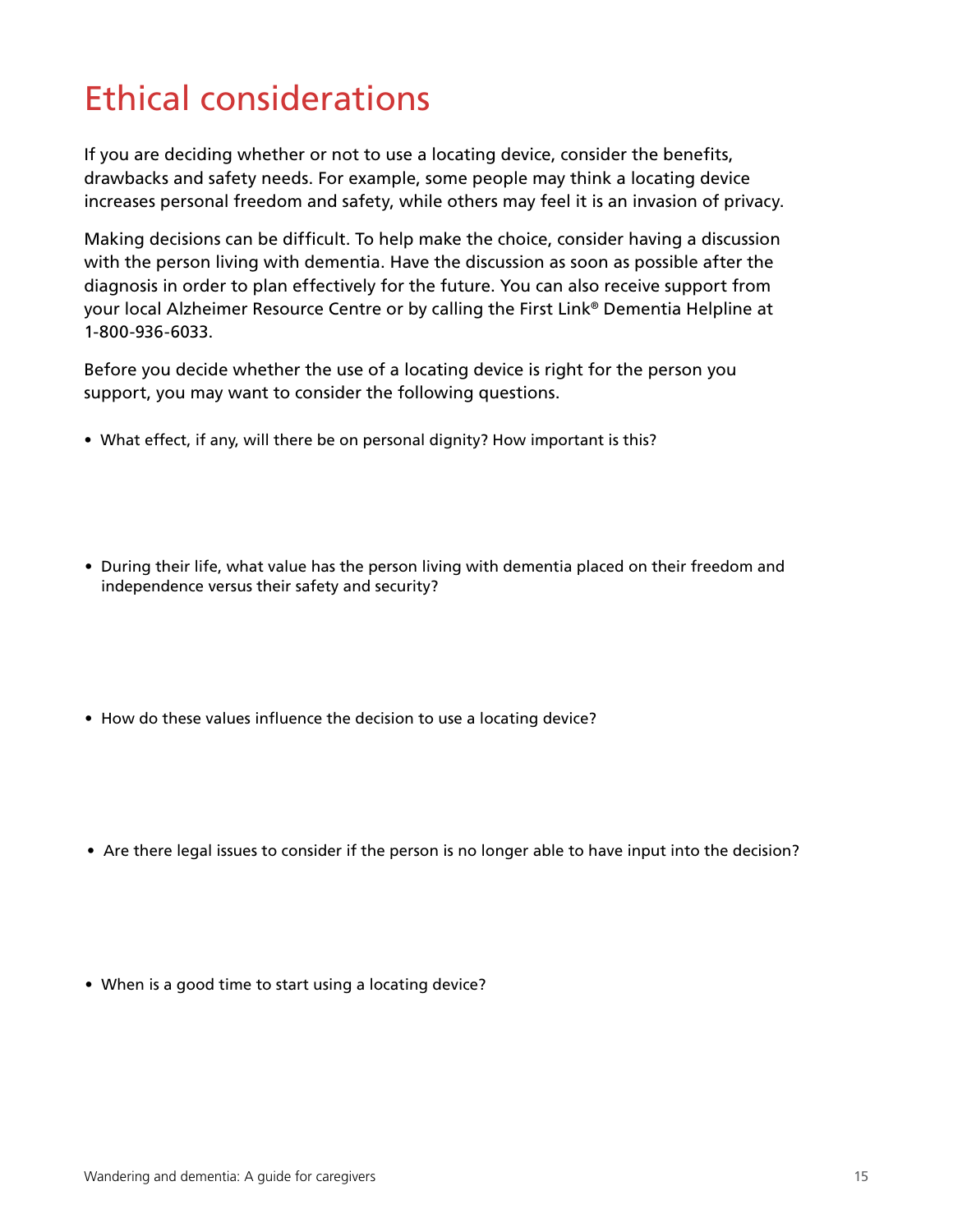## <span id="page-15-0"></span>Deciding on a device

It can be challenging to find a locating device that meets your exact needs. Fill out this check sheet for each device you are considering and compare. Salespersons or others using the device may be able to help you answer the questions.

| <b>Device</b>                                          |                                                                                                        |                |    |
|--------------------------------------------------------|--------------------------------------------------------------------------------------------------------|----------------|----|
| Device type:                                           | Device name:                                                                                           |                |    |
| Manufacturer:                                          |                                                                                                        |                |    |
| <b>Affordability</b>                                   |                                                                                                        |                |    |
| Price of device:                                       |                                                                                                        |                |    |
|                                                        | Other costs (monthly fees, service calls, replacement batteries):                                      |                |    |
|                                                        | Is this device covered by an alternative funding source (insurance, service club)?                     | Yes            | No |
| <b>Ease of handling/use</b>                            |                                                                                                        |                |    |
|                                                        | How often does the battery need recharging and/or replacing?                                           |                |    |
|                                                        | Does the technology require other equipment such as a computer, internet or cell phone? $\bigcirc$ Yes |                | No |
| If yes, what?                                          |                                                                                                        |                |    |
|                                                        | Can the device be easily removed, lost or forgotten by the person?                                     | Yes            | No |
| <b>Service</b>                                         |                                                                                                        |                |    |
| Is a trial period offered?                             |                                                                                                        | Yes            | No |
| How long is the warranty period?                       |                                                                                                        |                |    |
| What does the warranty cover?                          |                                                                                                        |                |    |
|                                                        | Is there a policy for upgrading if needs change or a new technology becomes available? $\bigcirc$ Yes  |                | No |
| Is there a "loaner" unit that can be quickly accessed? |                                                                                                        | $\bigcirc$ Yes | No |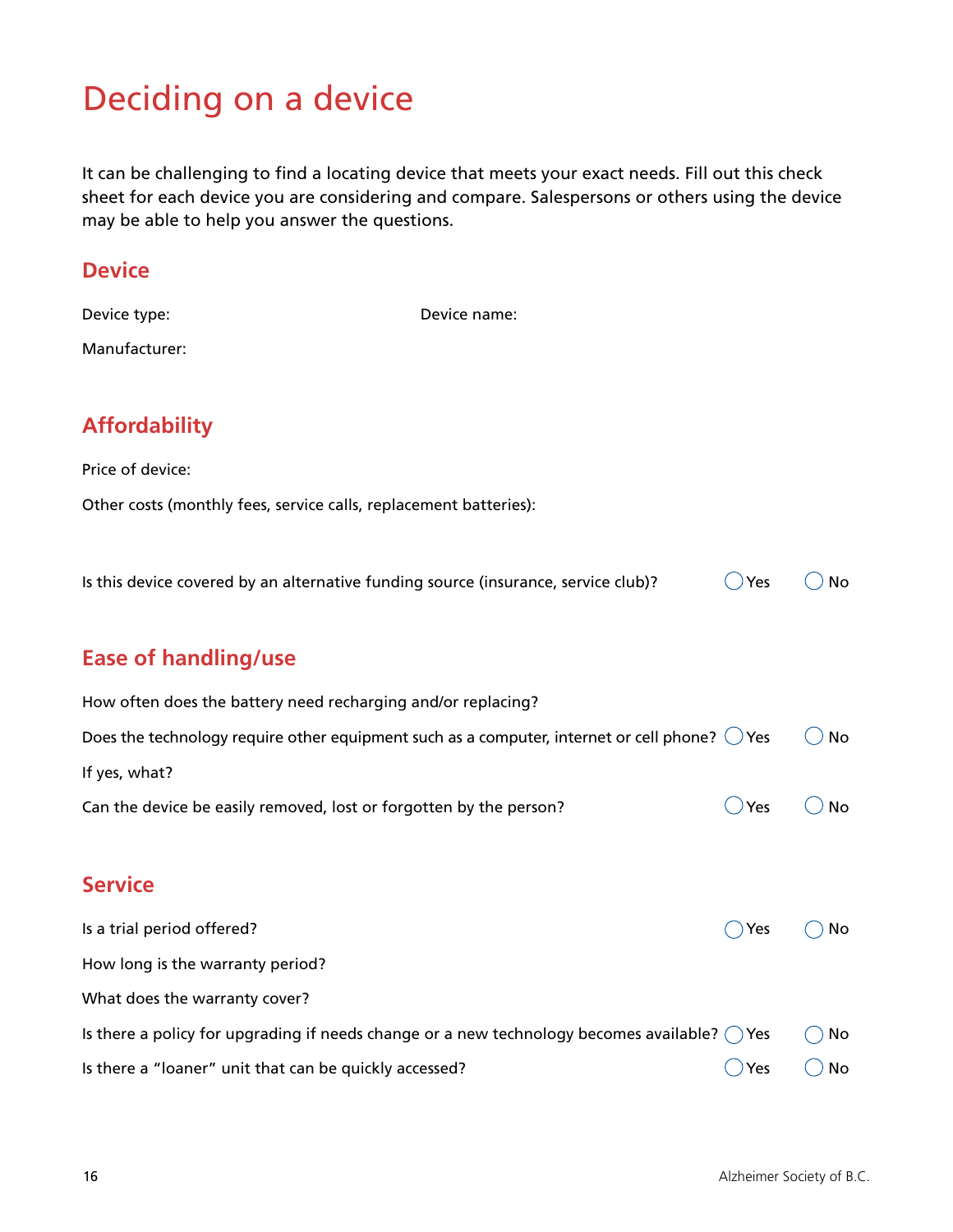### **Reliability**

| Is the device durable?                                 | $\bigcap$ Yes $\bigcap$ No |
|--------------------------------------------------------|----------------------------|
| Has this device been independently tested?             | $\bigcap$ Yes $\bigcap$ No |
| If yes, where and by whom did this testing take place? |                            |

#### **Is this device endorsed by:**

Policing services?

Search and rescue units?

Facilities caring for persons with dementia?

#### **Does this device incorporate:**

a geofence? (technology that will trigger a response when a device leaves a pre-set area)

a panic button?

two-way communication?

#### **Will this device work if the person:**

is immersed in water?

is out of a specific range?

is away from a pre-determined area or leaves a building?

#### **Will this device provide an alarm when the person:**

removes the device?

falls?

is near water?

is immersed in water?

is out of a specific range?

is away from a pre-determined area or leaves a building?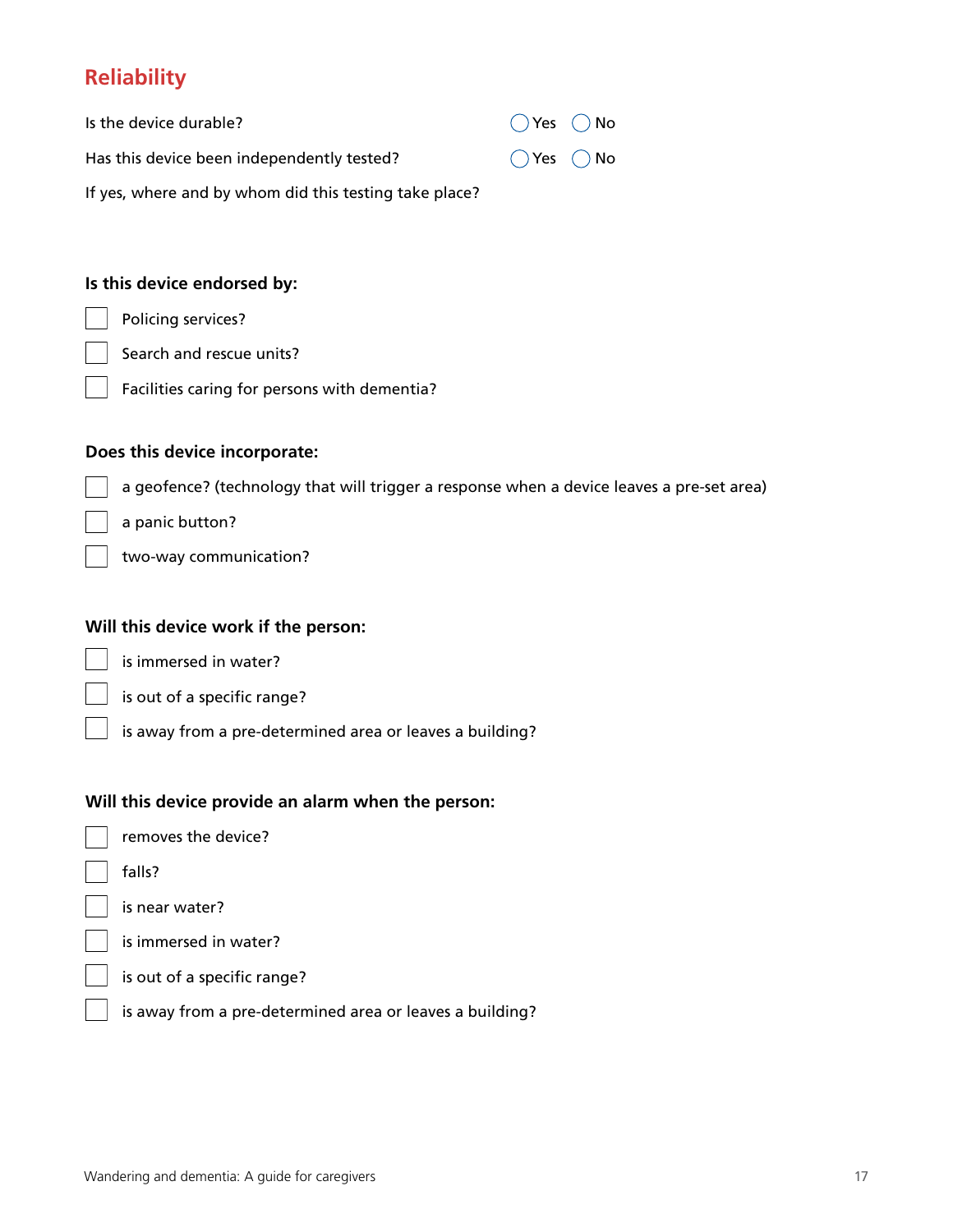### **Specific considerations**

#### **For the caregiver**

- Who needs to locate/track the person (e.g. agency, call center, police, caregiver)?
- Is two-way communication needed with the person who is lost?
- Are special skills, knowledge, or training needed to use device?
- Is the system flexible to changing needs (e.g. going on vacation)?
- Is a map required?
- Does the caregiver need to have knowledge of the area covered?

#### **For the person who may get lost**

- Is the device acceptable to the person wearing it?
- Does the device need to be attached/ carried by the person?
- Is the device comfortable to wear?
- Does it matter what the device looks and feels like (e.g. weight, size, appearance)?
- Does the person need to identify his/her own location?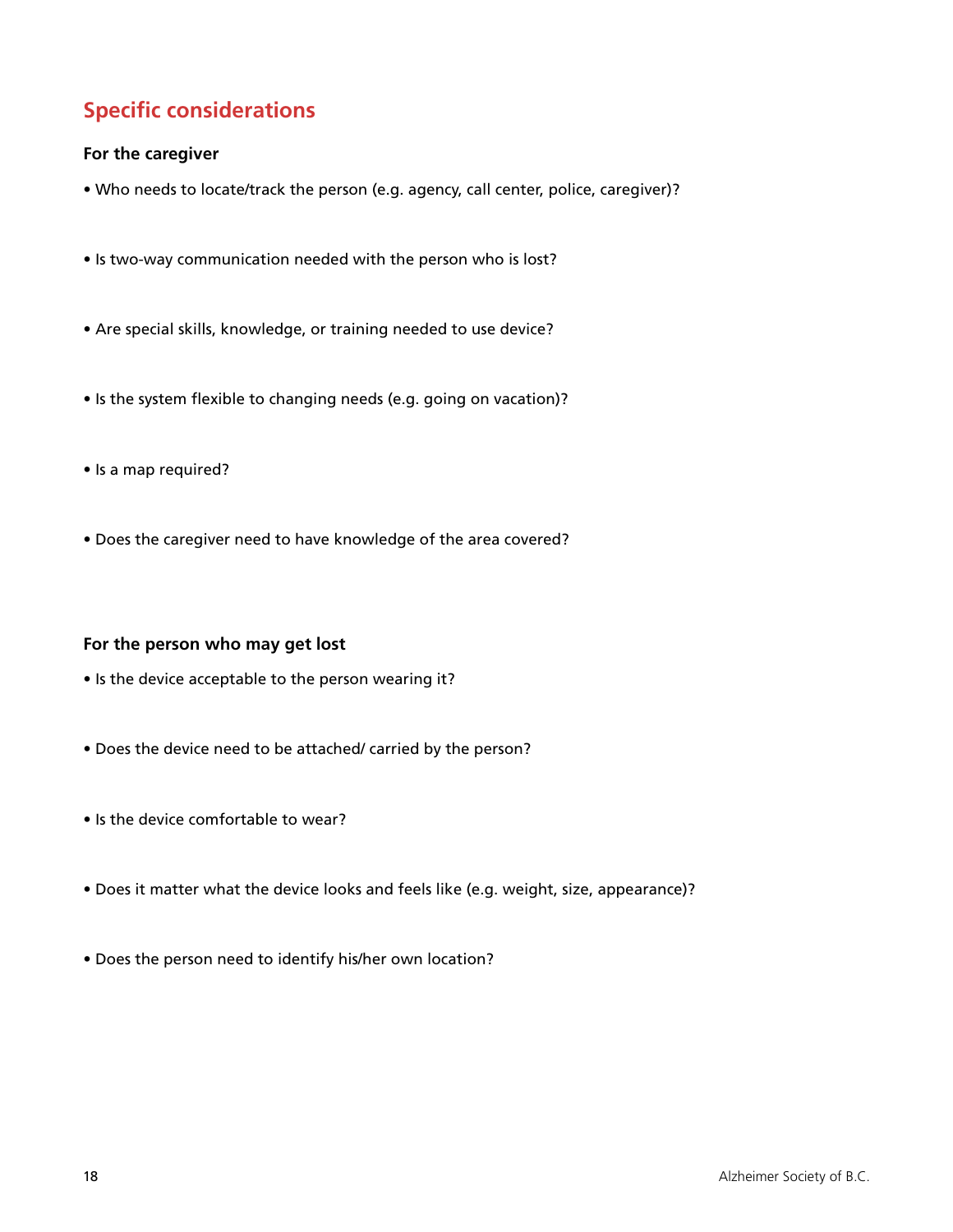## <span id="page-18-0"></span>**Resources page**

The Alzheimer Society of B.C. is dedicated to helping people build the knowledge, skills and confidence to live well with dementia. The Society is available to answer questions and help you find the professional assistance you need.

- Visit our website to find an Alzheimer Resource Centre in your area: [www.alzheimerbc.org.](www.alzheimerbc.org)
- Call the First Link® Dementia Helpline, a province-wide service for people living with dementia, their caregivers, family and friends. Call toll-free: 1-800-936-6033 or 604-681-8651.



## Acknowledgments

The Alzheimer Society of B.C. would like to thank Flora Gordon Design + Imagery and all of the volunteers photographed for this resource.

We also extend a special thank you to members of the Alzheimer Society of B.C.'s B.C. Leadership Group of People Living with Dementia and the B.C. Leadership Group of Caregivers.